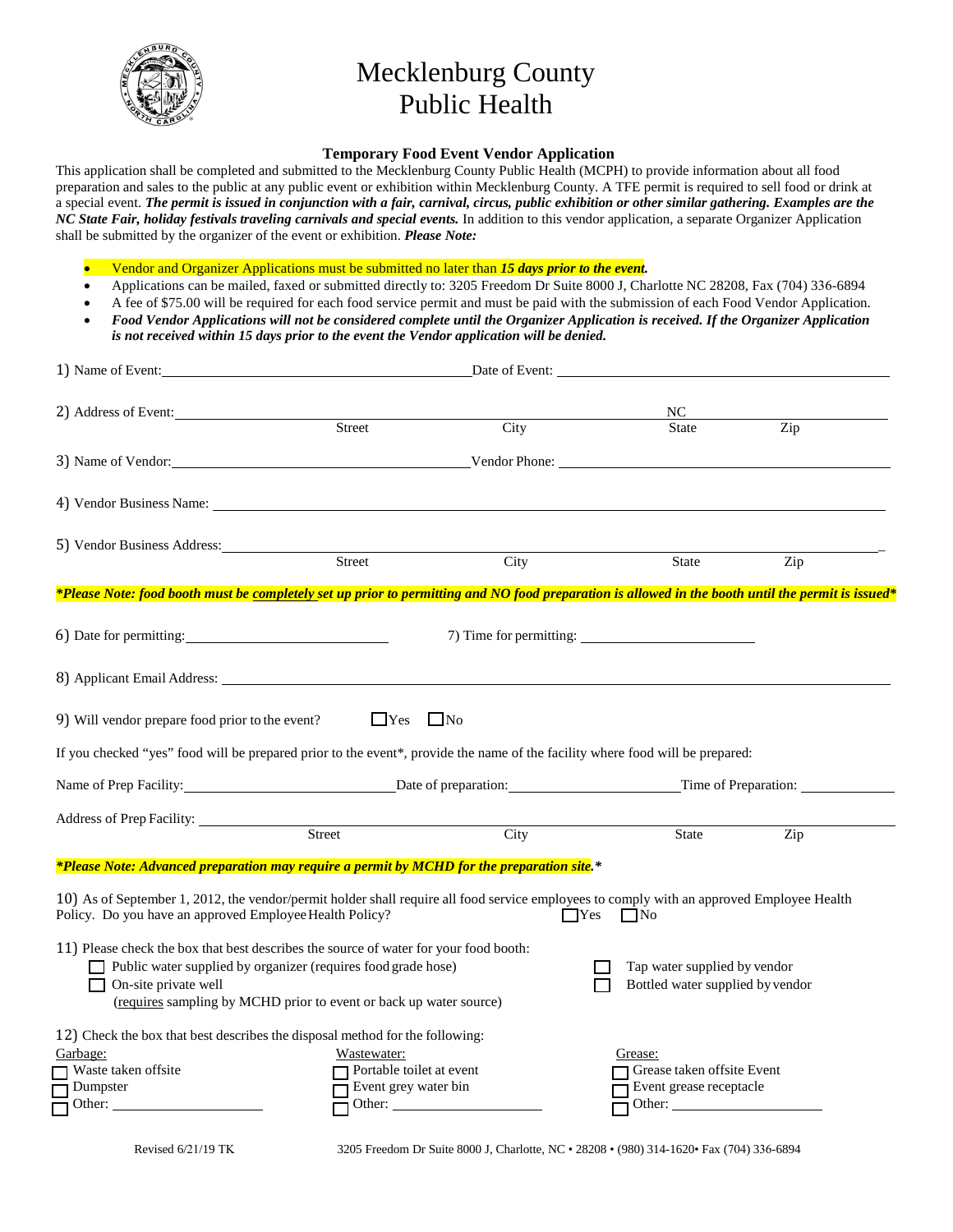### **TFE Menu Details**

Provide information below for all food/menu items in the chart below and check "Advanced Preparation" if the food/menu item will be prepared prior to the event or mark "N/A" if no advance preparation is needed. If ready-to-eat produce (vegetables or fruit) will be prepared in your food booth indicate this in the "Cut, Washed, Assembled" column. Please note that processing product onsite will require a dedicated prep sink. Please include all add-on items such as lettuce, tomato, onion, etc. (example: Hamburgers with cheese, lettuce, tomato, onion).

| *Please note: food preparation may not exceed more than 7 days prior to the event. |                             |                          |                |                                                         |                                      |
|------------------------------------------------------------------------------------|-----------------------------|--------------------------|----------------|---------------------------------------------------------|--------------------------------------|
| <b>Food/Menu Items</b>                                                             | <b>Food Supplier/Source</b> | Advanced<br>Preparation* | <b>Thawing</b> | Cut, Washed, Assembled?<br>Where?                       | Where will item be<br>hot/cold held? |
| Ex. Lettuce/Tomato                                                                 | <b>US</b> Foods             | $N\!/\!A$                | $N\!/\!A$      | Lettuce and Tomato cut,<br>washed and assembled on site | In Refrigeration                     |
|                                                                                    |                             |                          |                |                                                         |                                      |
|                                                                                    |                             |                          |                |                                                         |                                      |
|                                                                                    |                             |                          |                |                                                         |                                      |
|                                                                                    |                             |                          |                |                                                         |                                      |
|                                                                                    |                             |                          |                |                                                         |                                      |
|                                                                                    |                             |                          |                |                                                         |                                      |
|                                                                                    |                             |                          |                |                                                         |                                      |
|                                                                                    |                             |                          |                |                                                         |                                      |
|                                                                                    |                             |                          |                |                                                         |                                      |
|                                                                                    |                             |                          |                |                                                         |                                      |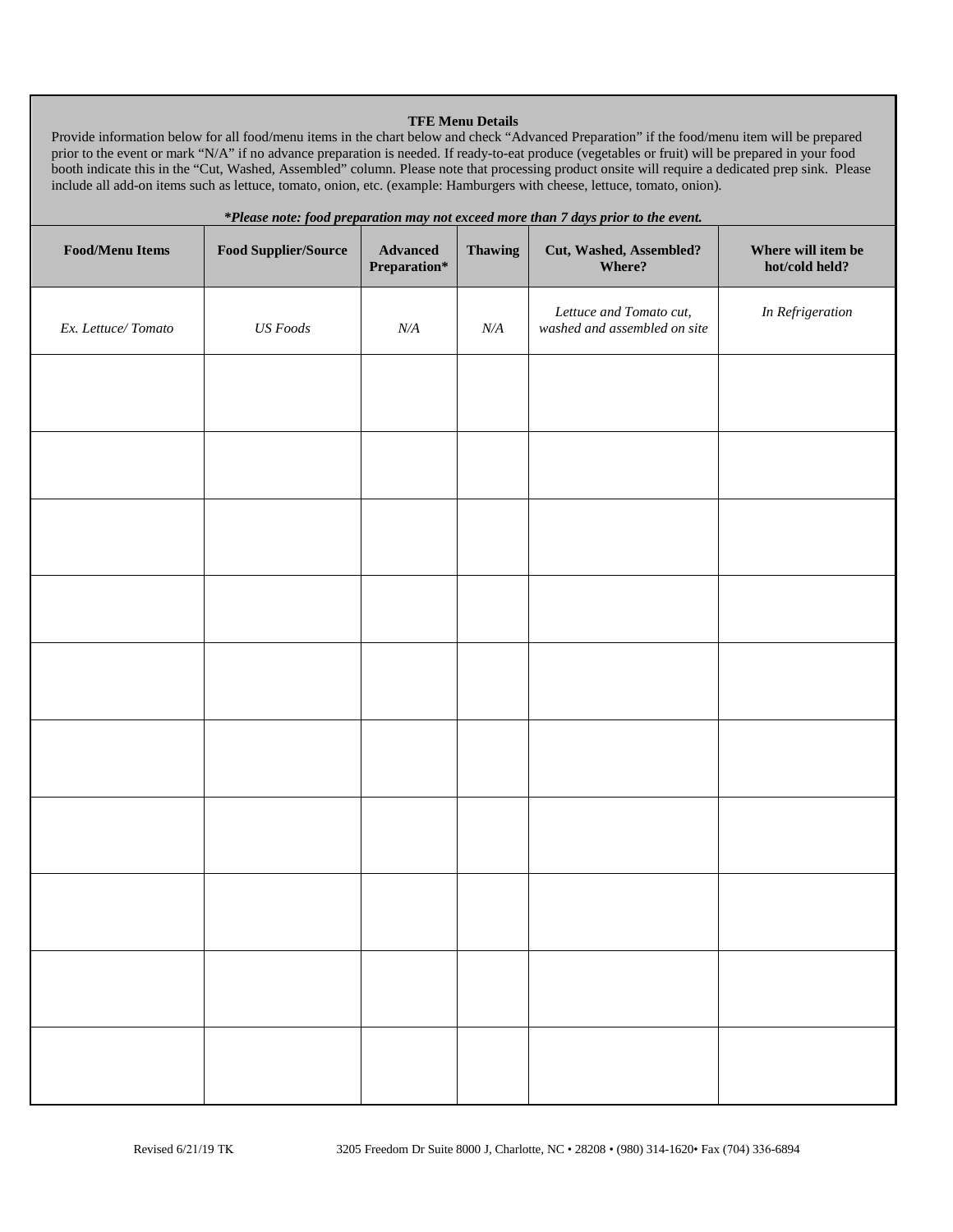| 13) | Check the box that best describes your equipment:                                  |                                                                      |                                                                                                |                                                                                                                       |  |
|-----|------------------------------------------------------------------------------------|----------------------------------------------------------------------|------------------------------------------------------------------------------------------------|-----------------------------------------------------------------------------------------------------------------------|--|
|     | Cold Holding:<br>Refrigerated truck<br>Commercial refrigerator<br>Freezer<br>Other | Hot Holding:<br>Chafing dishes<br>Electric hot box<br>Grill<br>Other | Utensil Washing:<br>3 Utility sinks<br>3 Compartment sink<br>3 Basins<br>Other <u>the same</u> | Hand Washing Set-up:<br>Mechanical sink<br>Gravity flow set up<br>Other                                               |  |
| 14) | Check the box which describes your food booth setup:<br>$\Box$ 3-sided tent        | $\Box$ Tent with fans                                                | $\Box$ Mobile food unit                                                                        | Other:                                                                                                                |  |
| 15) |                                                                                    |                                                                      |                                                                                                | Find the following example of a typical food booth set-up. Please note that ALL food booths must have approved hand w |  |

15) Find the following example of a typical food booth set-up. Please note that ALL food booths must have approved hand wash set-up and utensil washing set-up for washing, rinsing and sanitizing equipment. Other equipment needs may vary.



*I certify that the information in this application is complete and accurate. I understand that:*

- *Any changes to my operation must be submitted to the Mecklenburg County Health Department for review and approval prior to the day of the event.*
- *All potentially hazardous foods (PHF/TCS) that I am serving must be maintained at approved temperatures (41°F or below for cold food and 135°F or above for hot food) during transport, holding and/or service.*
- *Failure to maintain approved temperatures for PHF/TCS foods may result in disposal or embargo of the food.*
- *Vendor is expected to be ready at permitting time given.*
- *Permits must be posted in a conspicuous place designated by the regulatory authority.*

**Applicant Signature: Date:**

|                                               | Office Use Only |
|-----------------------------------------------|-----------------|
|                                               |                 |
|                                               |                 |
| Reviewer Signature:<br>Comments:<br>Comments: |                 |
|                                               |                 |
|                                               |                 |
|                                               |                 |
|                                               |                 |
|                                               |                 |
|                                               |                 |
|                                               |                 |
|                                               |                 |
|                                               |                 |
|                                               |                 |